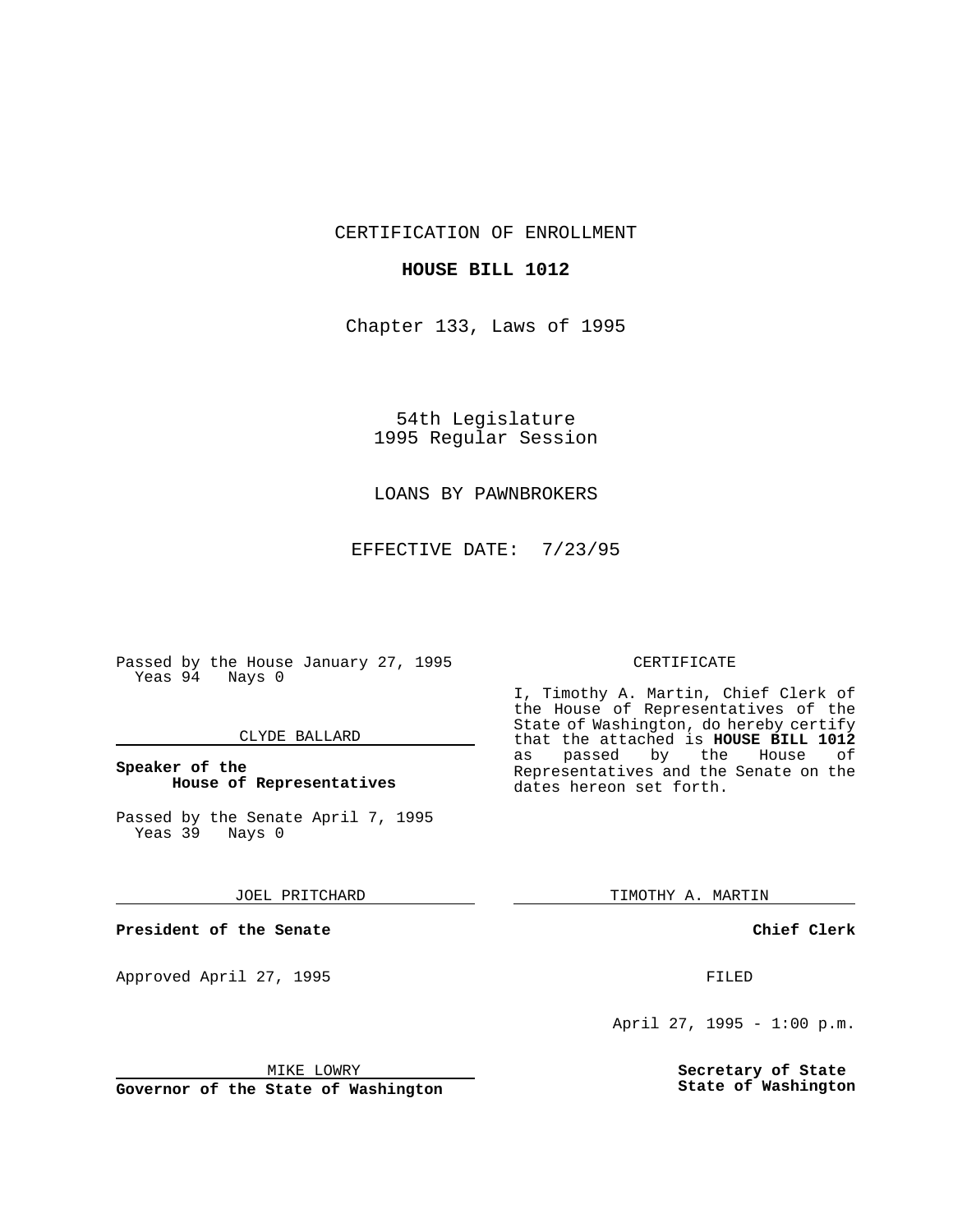# **HOUSE BILL 1012** \_\_\_\_\_\_\_\_\_\_\_\_\_\_\_\_\_\_\_\_\_\_\_\_\_\_\_\_\_\_\_\_\_\_\_\_\_\_\_\_\_\_\_\_\_\_\_

\_\_\_\_\_\_\_\_\_\_\_\_\_\_\_\_\_\_\_\_\_\_\_\_\_\_\_\_\_\_\_\_\_\_\_\_\_\_\_\_\_\_\_\_\_\_\_

Passed Legislature - 1995 Regular Session

#### **State of Washington 54th Legislature 1995 Regular Session**

**By** Representative L. Thomas

Prefiled 12/30/94. Read first time 01/09/95. Referred to Committee on Financial Institutions & Insurance.

 AN ACT Relating to loans made by pawnbrokers; and amending RCW 19.60.010, 19.60.060, and 19.60.061.

BE IT ENACTED BY THE LEGISLATURE OF THE STATE OF WASHINGTON:

 **Sec. 1.** RCW 19.60.010 and 1991 c 323 s 1 are each amended to read as follows:

 Unless the context clearly requires otherwise, the definitions in this section apply throughout this chapter.

 (1) Melted metals means metals derived from metal junk or precious metals that have been reduced to a melted state from other than ore or ingots which are produced from ore that has not previously been processed.

 (2) Metal junk means any metal that has previously been milled, shaped, stamped, or forged and that is no longer useful in its original form, except precious metals.

 (3) Nonmetal junk means any nonmetal, commonly discarded item that is worn out, or has outlasted its usefulness as intended in its original form except nonmetal junk does not include an item made in a former period which has enhanced value because of its age.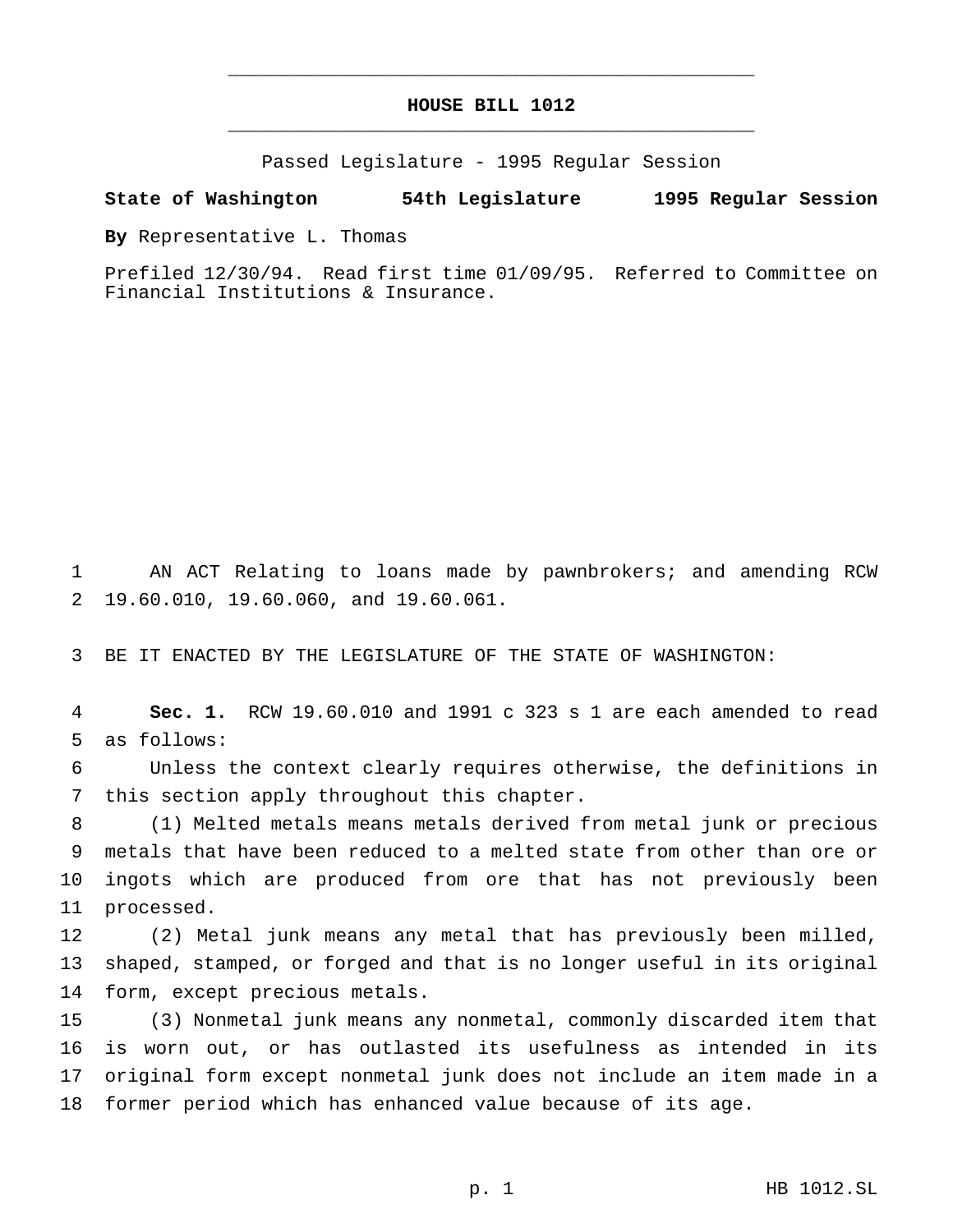(4) Pawnbroker means every person engaged, in whole or in part, in the business of loaning money on the security of pledges of personal property, or deposits or conditional sales of personal property, or the purchase or sale of personal property.

(5) Precious metals means gold, silver, and platinum.

 (6) Second-hand dealer means every person engaged in whole or in part in the business of purchasing, selling, trading, consignment selling, or otherwise transferring for value, second-hand property including metal junk, melted metals, precious metals, whether or not the person maintains a fixed place of business within the state. Second-hand dealer also includes persons or entities conducting business at flea markets or swap meets, more than three times per year. (7) Second-hand property means any item of personal property offered for sale which is not new, including metals in any form, except postage stamps, coins that are legal tender, bullion in the form of fabricated hallmarked bars, used books, and clothing of a resale value of seventy-five dollars or less, except furs.

 (8) Transaction means a pledge, or the purchase of, or consignment of, or the trade of any item of personal property by a pawnbroker or a second-hand dealer from a member of the general public.

21 (9) ((<del>Term of the loan as defined in this chapter shall be set for</del> 22 a period of thirty days to include the date of the loan.)) "Loan 23 period" means the period of time from the date the loan is made until 24 the date the loan is paid off, the loan is in default, or the loan is 25 refinanced and new loan documents are issued, including all grace or extension periods.

 **Sec. 2.** RCW 19.60.060 and 1991 c 323 s 7 are each amended to read as follows:

 All pawnbrokers are authorized to charge and receive interest and other fees at the following rates for money on the security of personal property actually received in pledge:

32 (1) The interest for the loan period shall not exceed:

 (a) For an amount loaned up to \$ 9.99 - interest at \$1.00 for each thirty-day period to include the loan date.

 (b) For an amount loaned from \$10.00 to \$19.99 - interest at the rate of \$1.25 for each thirty-day period to include the loan date.

 (c) For an amount loaned from \$20.00 to \$24.99 - interest at the rate of \$1.50 for each thirty-day period to include the loan date.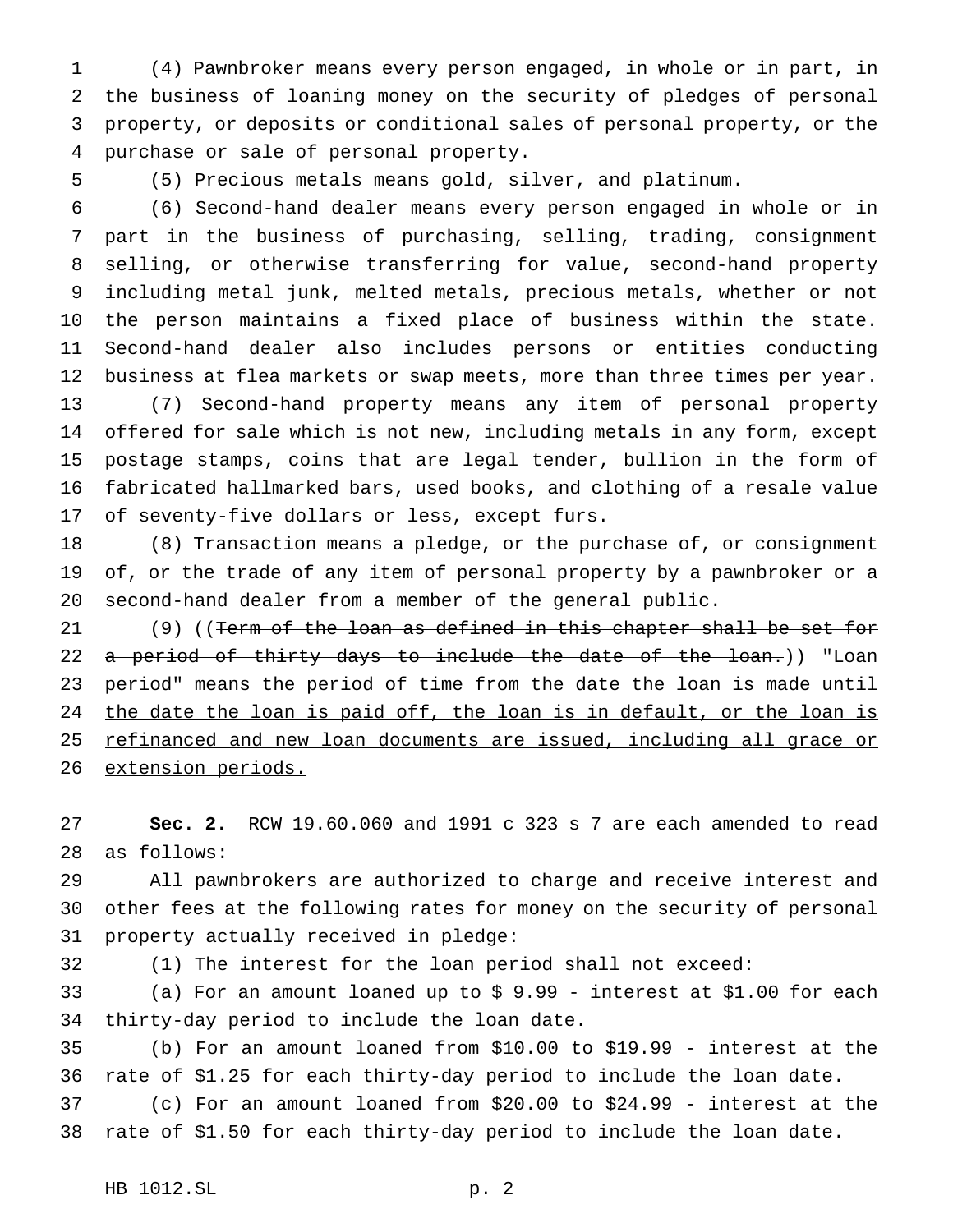(d) For an amount loaned from \$25.00 to \$34.99 - interest at the rate of \$1.75 for each thirty-day period to include the loan date. (e) For an amount loaned from \$35.00 to \$39.99 - interest at the rate of \$2.00 for each thirty-day period to include the loan date. (f) For an amount loaned from \$40.00 to \$49.99 - interest at the rate of \$2.25 for each thirty-day period to include the loan date. (g) For the amount loaned from \$50.00 to \$59.99 - interest at the rate of \$2.50 for each thirty-day period to include the loan date. (h) For the amount loaned from \$60.00 to \$69.99 - interest at the rate of \$2.75 for each thirty-day period to include the loan date. (i) For the amount loaned from \$70.00 to \$79.99 - interest at the rate of \$3.00 for each thirty-day period to include the loan date. (j) For the amount loaned from \$80.00 to \$89.99 - interest at the rate of \$3.25 for each thirty-day period to include the loan date. (k) For the amount loaned from \$90.00 to \$99.99 - interest at the rate of \$3.50 for each thirty-day period to include the loan date. (l) For the amount loaned from \$100.00 or more - interest at the rate of three percent for each thirty-day period to include the loan date.

 (2) The fee for the preparation of loan documents, pledges, or reports required under the laws of the United States of America, the state of Washington, or the counties, cities, towns, or other political subdivisions thereof, shall not exceed:

| 24 |  |  | (a) For the amount loaned up to $$4.99$ - the sum of $$.50i$               |  |  |  |  |  |
|----|--|--|----------------------------------------------------------------------------|--|--|--|--|--|
| 25 |  |  | (b) For the amount loaned from $$5.00$ to $$9.99$ - the sum of $$2.00$ ;   |  |  |  |  |  |
| 26 |  |  | (c) For the amount loaned from $$10.00$ to $$14.99$ - the sum of $$3.00$ ; |  |  |  |  |  |
| 27 |  |  | (d) For the amount loaned from \$15.00 to \$19.99 - the sum of $$3.50$ .   |  |  |  |  |  |
| 28 |  |  | (e) For the amount loaned from \$20.00 to \$24.99 - the sum of $$4.00$ .   |  |  |  |  |  |
| 29 |  |  | (f) For the amount loaned from \$25.00 to \$29.99 - the sum of $$4.50$ .   |  |  |  |  |  |
| 30 |  |  | (g) For the amount loaned from \$30.00 to \$34.99 - the sum of \$5.00.     |  |  |  |  |  |
| 31 |  |  | (h) For the amount loaned from \$35.00 to \$39.99 - the sum of \$5.50.     |  |  |  |  |  |
| 32 |  |  | (i) For the amount loaned from $$40.00$ to $$44.99$ - the sum of $$6.00$ . |  |  |  |  |  |
| 33 |  |  | (j) For the amount loaned from \$45.00 to \$49.99 - the sum of \$6.50.     |  |  |  |  |  |
| 34 |  |  | (k) For the amount loaned from \$50.00 to \$54.99 - the sum of $$7.00$ .   |  |  |  |  |  |
| 35 |  |  | (1) For the amount loaned from \$55.00 to \$59.99 - the sum of $$7.50$ .   |  |  |  |  |  |
| 36 |  |  | (m) For the amount loaned from $$60.00$ to $$64.99$ - the sum of $$8.00$ . |  |  |  |  |  |
| 37 |  |  | (n) For the amount loaned from $$65.00$ to $$69.99$ - the sum of $$8.50$ . |  |  |  |  |  |
| 38 |  |  | (o) For the amount loaned from \$70.00 to \$74.99 - the sum of \$9.00.     |  |  |  |  |  |
| 39 |  |  | (p) For the amount loaned from \$75.00 to \$79.99 - the sum of \$9.50.     |  |  |  |  |  |
|    |  |  |                                                                            |  |  |  |  |  |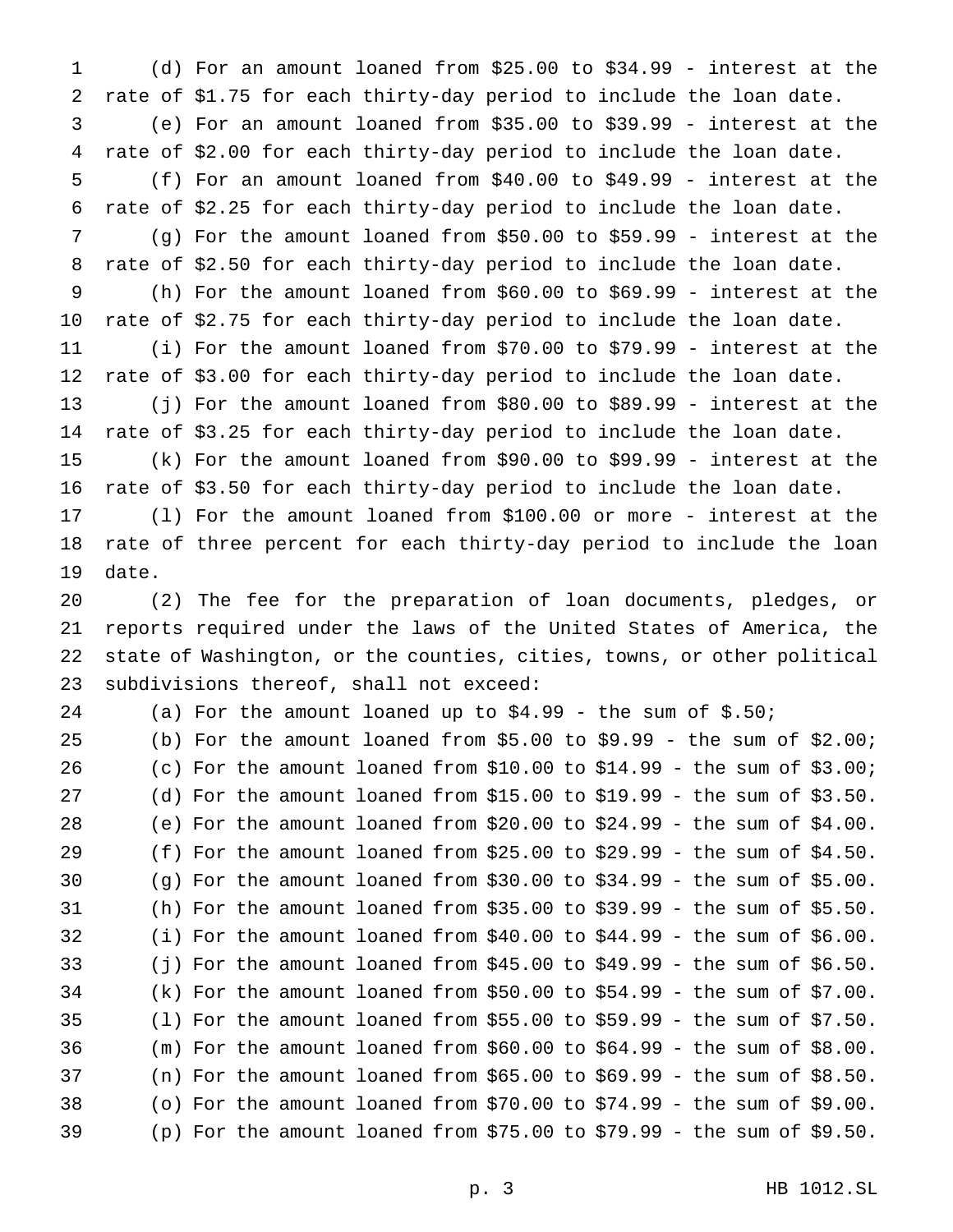(q) For the amount loaned from \$80.00 to \$84.99 - the sum of \$10.00. (r) For the amount loaned from \$85.00 to \$89.99 - the sum of \$10.50. (s) For the amount loaned from \$90.00 to \$94.99 - the sum of \$11.00. (t) For the amount loaned from \$95.00 to \$99.99 - the sum of \$11.50. (u) For the amount loaned from \$100.00 to \$104.99 - the sum of \$12.00. (v) For the amount loaned from \$105.00 to \$109.99 - the sum of \$12.25. (w) For the amount loaned from \$110.00 to \$114.99 - the sum of \$12.75. (x) For the amount loaned from \$115.00 to \$119.99 - the sum of \$13.25. (y) For the amount loaned from \$120.00 to \$124.99 - the sum of \$13.50. (z) For the amount loaned from \$125.00 to \$129.99 - the sum of \$13.75. (aa) For the amount loaned from \$130.00 to \$149.99 - the sum of \$14.50. (bb) For the amount loaned from \$150.00 to \$174.99 - the sum of \$14.75. (cc) For the amount loaned from \$175.00 to \$199.99 - the sum of \$15.00. (dd) For the amount loaned from \$200.00 to \$224.99 - the sum of \$16.00. (ee) For the amount loaned from \$225.00 to \$249.99 - the sum of \$17.00. (ff) For the amount loaned from \$250.00 to \$274.99 - the sum of \$18.00. (gg) For the amount loaned from \$275.00 to \$299.99 - the sum of \$19.00. (hh) For the amount loaned from \$300.00 to \$324.99 - the sum of \$20.00. (ii) For the amount loaned from \$325.00 to \$349.99 - the sum of \$21.00.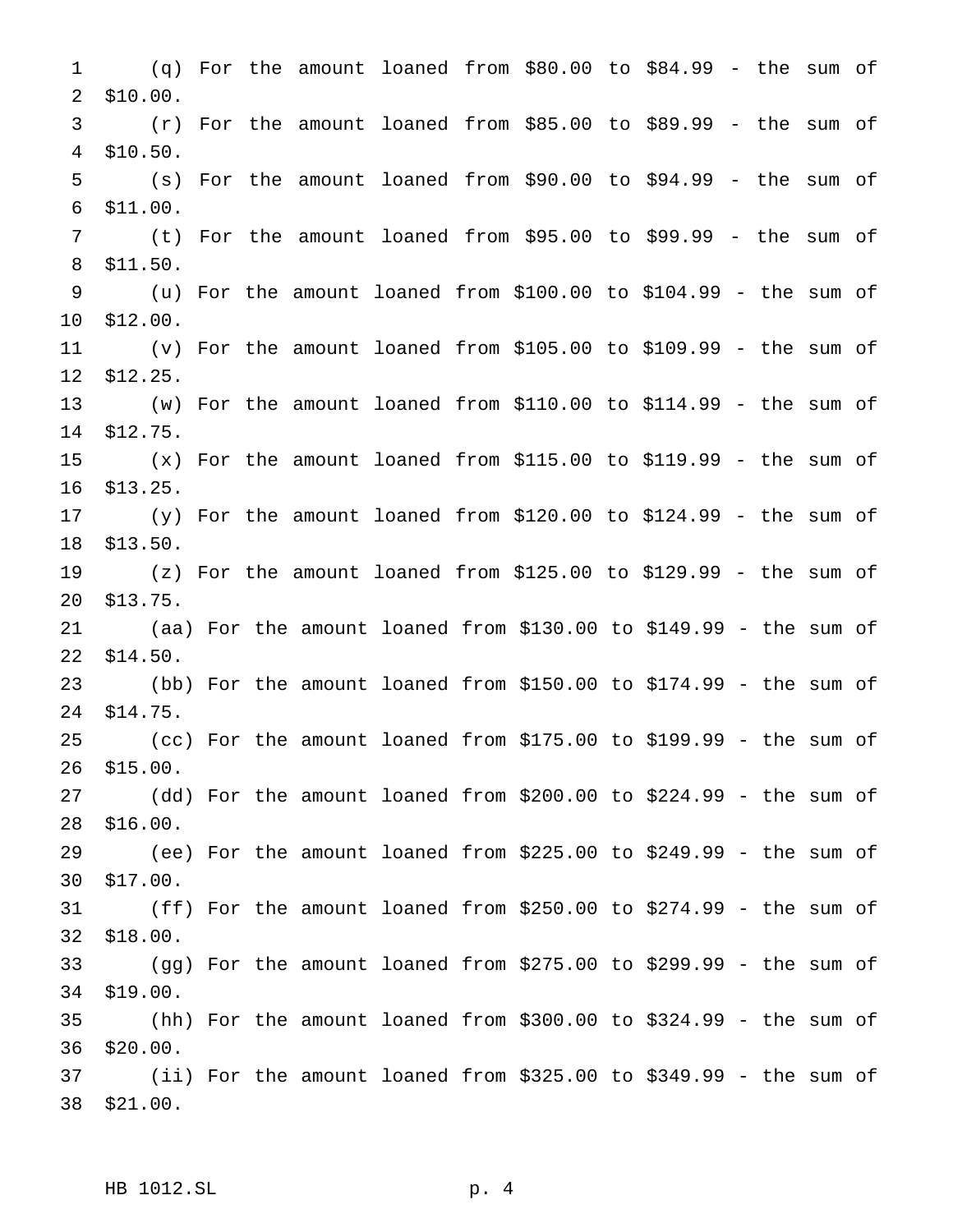(jj) For the amount loaned from \$350.00 to \$374.99 - the sum of \$22.00. (kk) For the amount loaned from \$375.00 to \$399.99 - the sum of \$23.00. (ll) For the amount loaned from \$400.00 to \$424.99 - the sum of \$24.00. (mm) For the amount loaned from \$425.00 to \$449.99 - the sum of \$25.00. (nn) For the amount loaned from \$450.00 to \$474.99 - the sum of \$26.00. (oo) For the amount loaned from \$475.00 to \$499.99 - the sum of \$27.00. (pp) For the amount loaned from \$500.00 to \$524.99 - the sum of \$28.00. (qq) For the amount loaned from \$525.00 to \$549.99 - the sum of \$29.00. (rr) For the amount loaned from \$550.00 to \$599.99 - the sum of \$30.00. (ss) For the amount loaned from \$600.00 to \$699.99 - the sum of \$35.00. (tt) For the amount loaned from \$700.00 to \$799.99 - the sum of \$40.00. (uu) For the amount loaned from \$800.00 to \$899.99 - the sum of \$40.00. (vv) For the amount loaned from \$900.00 to \$999.99 - the sum of \$50.00. (ww) For the amount loaned from \$1000.00 to \$1499.99 - the sum of \$55.00. (xx) For the amount loaned from \$1500.00 to \$1999.99 - the sum of \$60.00. (yy) For the amount loaned from \$2000.00 to \$2499.99 - the sum of \$65.00. (zz) For the amount loaned from \$2500.00 to \$2999.99 - the sum of \$70.00. (aaa) For the amount loaned from \$3000.00 to \$3499.99 - the sum of \$75.00. (bbb) For the amount loaned from \$3500.00 to \$3999.99 - the sum of \$80.00.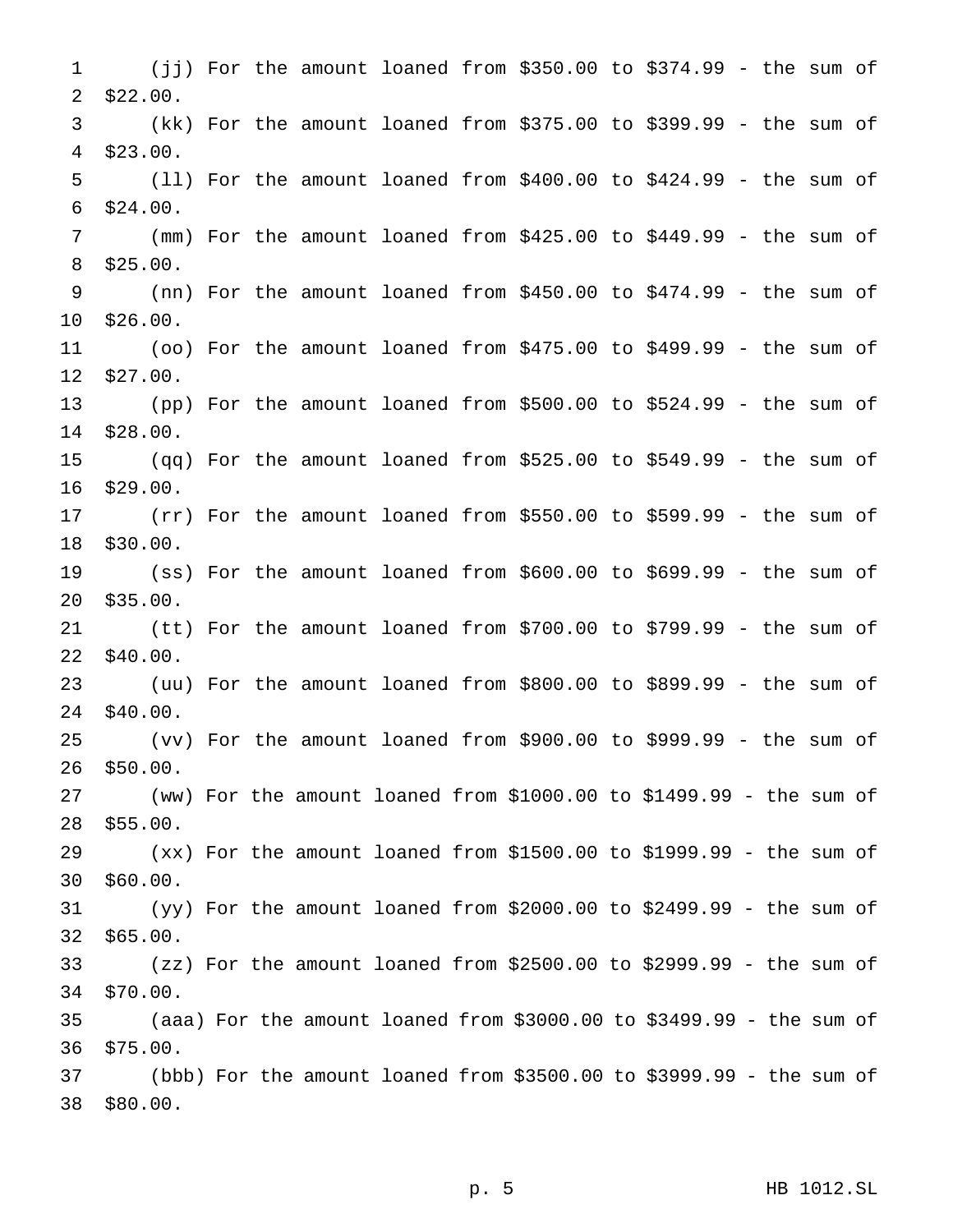(ccc) For the amount loaned from \$4000.00 to \$4499.99 - the sum of \$85.00.

 (ddd) For the amount loaned from \$4500.00 or more - the sum of \$90.00.

 (3) Fees under subsection (2) of this section may be charged one 6 time only ((during the term of the loan)) for each loan period; no additional fees, other than interest allowed under subsection (1) of 8 this section, shall be charged for making the loan.

 A copy of this section, set in twelve point type or larger, shall be posted prominently in each premises subject to this chapter.

 **Sec. 3.** RCW 19.60.061 and 1991 c 323 s 8 are each amended to read as follows:

 (1) The term of the loan shall be for a period of thirty days to 14 include the date of the loan.

 (2) A pawnbroker shall not sell any property received in pledge, until both the term of the loan and a grace period of a minimum of sixty days has expired. However, if a pledged article is not redeemed 18 within the ninety-day period of ((both)) the term of the loan and the grace period, the pawnbroker shall have all rights, title, and interest of that item of personal property. The pawnbroker shall not be required to account to the pledgor for the proceeds received from the disposition of that item. Any provision of law relating to the foreclosures and the subsequent sale of forfeited pledged items, shall not be applicable to any pledge as defined under this chapter, the title to which is transferred in accordance with this section.

 $((+2))$   $(3)$  Every loan transaction entered into by a pawnbroker shall be evidenced by a written document, a copy of which shall be furnished to the pledgor. The document shall set forth the term of the 29 loan( $(\tau)$ ): the final date on which the loan is due and payable( $(\tau)$ ): 30 the loan preparation fee; the amount of interest charged every thirty 31 days; the total amount due including the principal amount, the 32 preparation fee, and all interest charges due if the loan is 33 outstanding for the full ninety days allowed by the term and minimum 34 grace period; and the annual percentage rate, and shall inform the 35 pledgor of the pledgor's right to redeem the pledge at any time within 36 ((sixty days after the expiration of the loan term)) the term of the 37 loan or the minimum sixty-day grace period.